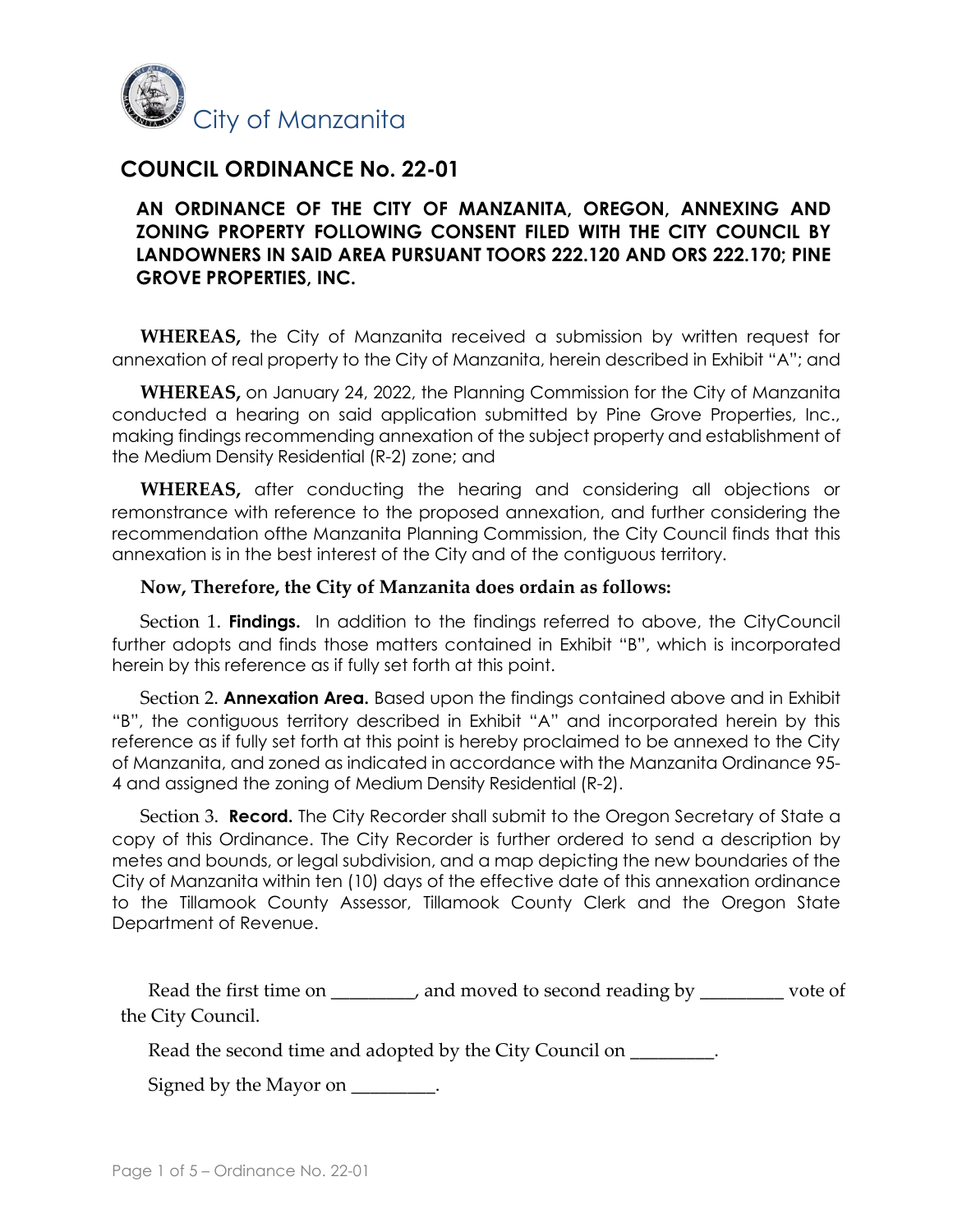Michael Scott, Mayor

ATTEST:

Leila Aman, City Manager/Recorder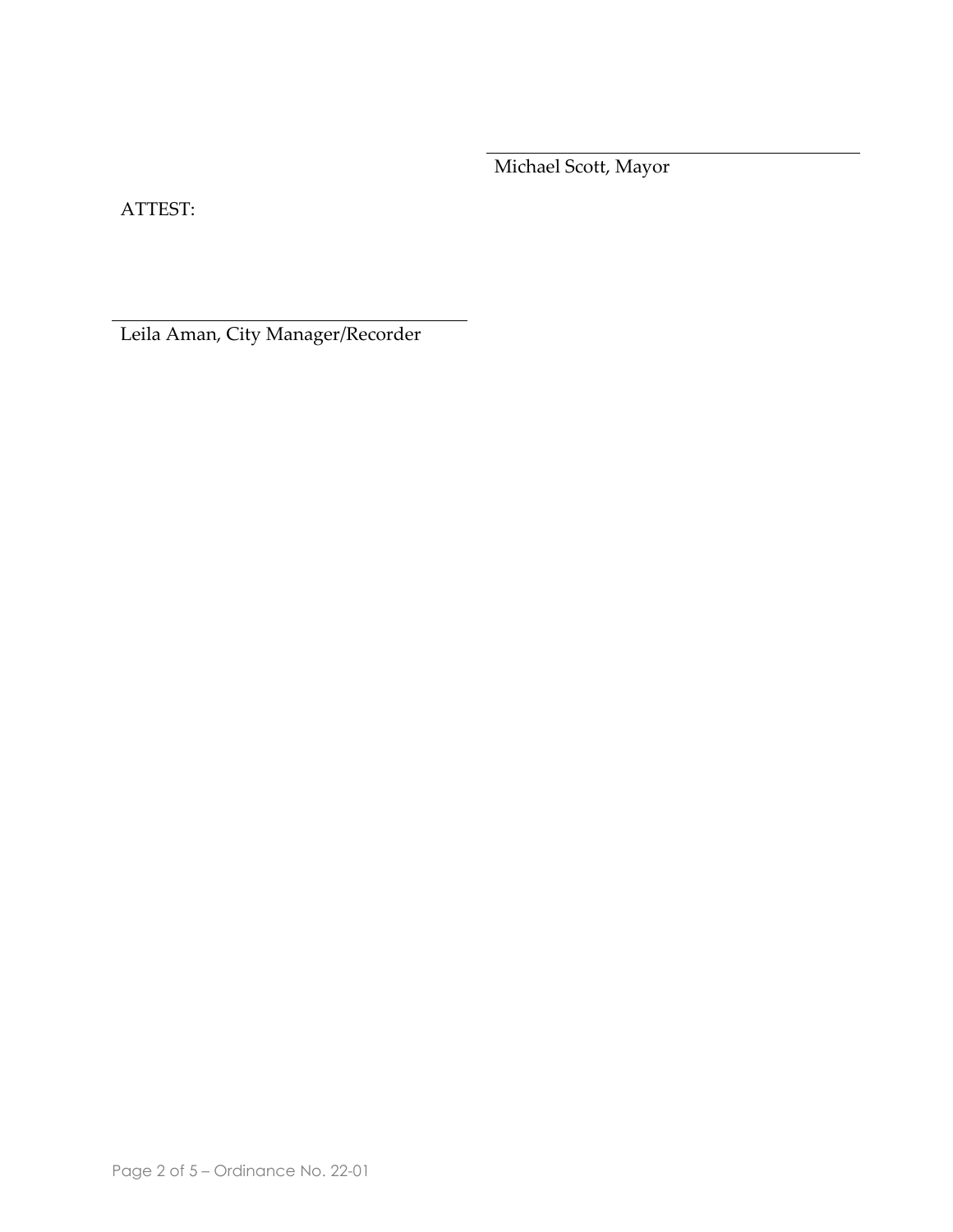#### **EXHIBIT A**

#### **PROPERTY DESCRIPTION**

**ONION PEAK DESIGN** 11460 Evergreen Way Nehalem OR 97131 Ph. 503-440-4403 **FEBRUARY 15, 2022** 

**LEGAL DESCRIPTION FOR ENCORE INVESTMENTS, LLC FOR** PHASE 5 ANNEXATION

A portion of that tract of land as described in Deed Book 346, Page 194, Tillamook County Deed Records, situated in the Southwest onequarter of Section 28, Township 3 North, Range 10 West of the Willamette Meridian, Tillamook County, Oregon, further described as follows:

Beginning at the Northwest comer of said Deed Book 346, Page 194, said point also being the West one-quarter comer of Section 28, Township 3 North, Range 10 West of the Willamette Meridian;

Thence South 01°54'14" West 377.88 feet along the West line of said Section 28;

Thence South 82°55'52" East 45.65 feet;

Thence North 29°35'21" East 44.84 feet:

Thence Northeasterly along the arc of a 275.00 foot radius non-tangent curve to the right (radius bears South 47°46'44" East) through a central angle of 47°34'36" a distance of 228.35 feet (chord bears North 66°00'34" East 221.85 feet);

Thence North 89°47'53" East 67.33 feet;

Thence Southeasterly along the arc of a 350.00 foot radius curve to the right through a central angle of 22°40'18" a distance of 138.49 feet (chord bears South 78°51'58" East 137.59 feet) to a point of compound curve;

Thence Southeasterly along the arc of a 1625.00 foot radius curve to the right through a central angle of 03°44'04" a distance of 105.91 feet (chord bears South 65°39'47" East 105.89 feet);

Thence Northeasterly along the arc of a 940.00 foot radius non-tangent curve to the left (radius bears North 64°18'49" West) through a central angle of 06°01'21" a distance of 98.81 feet (chord bears North 22°40'30" East 98.76 feet) to a point of reverse curve;

Thence Northeasterly along the arc of a 25.00 foot radius curve to the right through a central angle of 92°33'27" a distance of 40.39 feet (chord bears North 65°56'33" East 36.14 feet) to a point of reverse curve;

Thence Southeasterly along the arc of a 200.00 foot radius curve to the left through a central angle of  $25^{\circ}36'51"$  a distance of 89.41 feet (chord bears South 80°35'09" East 88.67 feet);

Thence North 03°23'35" West 40.00 feet;

Thence Northwesterly along the arc of a 160.00 foot radius non-tangent curve to the right (radius bears North 03°23'35" West) through a central angle of 29°16'43" a distance of 81.76 feet (chord bears North 78°45'13" West 80.87 feet) to a point of reverse curve;

Thence Northwesterly along the arc of a 25.00 foot radius curve to the right through a central angle of 77°04'30" a distance of 33.63 feet (chord bears North 25°34'37" West 31.15 feet) to a point of reverse curve;

Thence Northeasterly along the arc of a 520.00 foot radius curve to the left through a central angle of 13°42'30" a distance of 124.41 feet (chord bears North 06°06'23" East 124.12 feet);

Thence North 00°44'52" West 22.69 feet to the East-West center line of said Section 28;

Thence North 89°44'44" West 632.70 feet along said East-West center line to the Point of Beginning.

Containing 4.19 Acres.

The purpose of this legal description is to describe an area to be annexed and not create a separate tax lot.



RENEWS: 8/30/20 2 2

d:\onion peak design\private\2022\highlands 4\encore phase 5 annex.2202.docx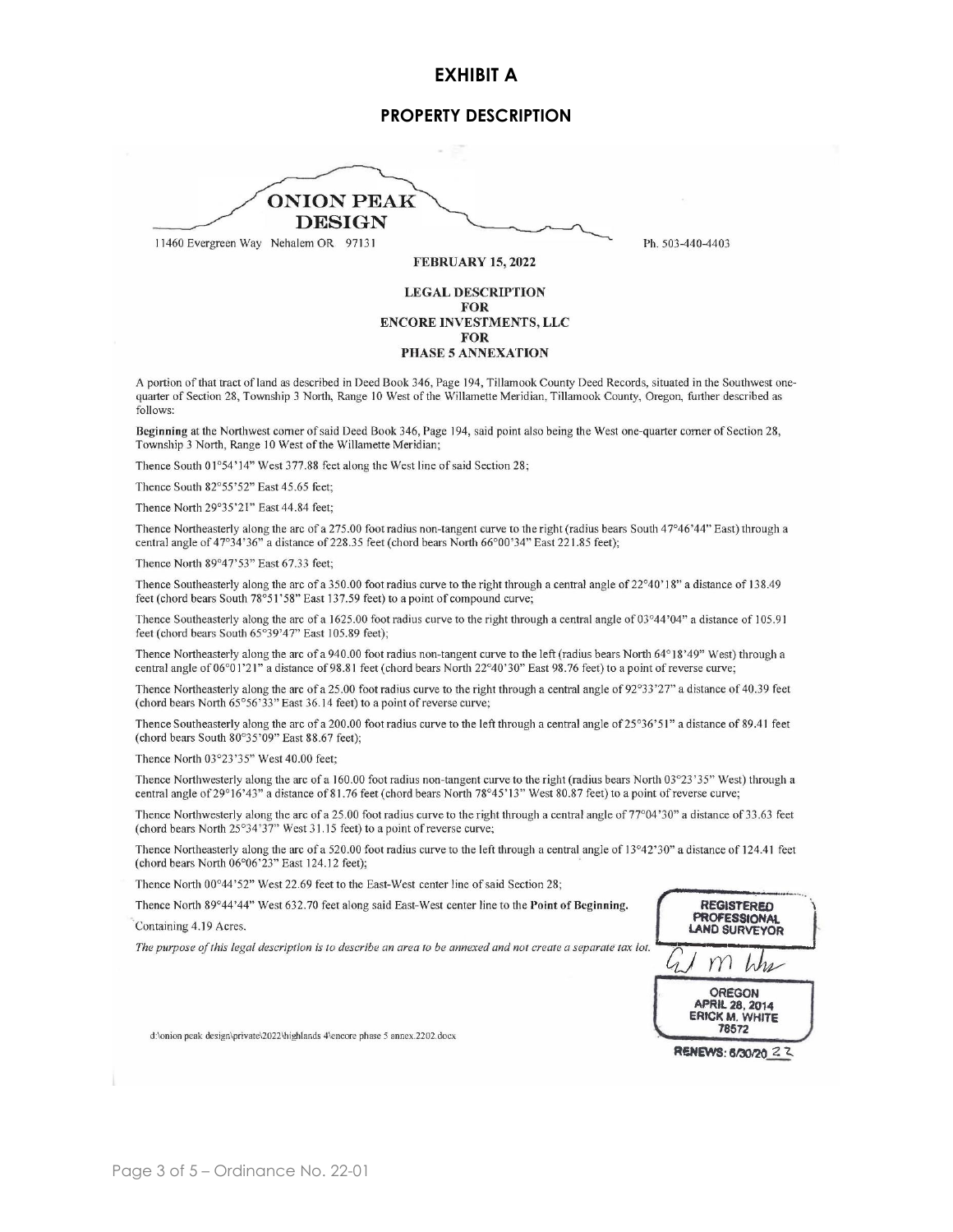### I. BACKGROUND

- A. APPLICANT: Pine Grove Properties, Inc. (Owner James P. Pentz).
- B. PROPERTY LOCATION: The property is approximately located at the north end of Seaview Drive and Meadows Drive. Necarney City County Road border the site along the south. There is no site address and the County Assessor places the property within Township 3 North; Range 10 West; Section 29D; Tax Lot #100; Township 3 North; Range 10 West; Section 29AD; Tax Lot #200 and Township 3 North; Range 10 West; Section 28; Tax Lot #1401.
- C. MAPPED AREA: 64.18 acres.
- D. EXISTING DEVELOPMENT: The vacant subject area fronts two public streets and public services are available.
- E. ZONING: Special Residential/Recreation Zone (SR-R) Tax Lot 100; Medium Density Residential (R-2) – Tax Lot 1401; and Commercial (C-1) – Tax Lot 200.
- F. ADJACENT ZONING AND LAND USE: Property to the east is located in Tillamook County and designated R-2. To north lies C-1 zoned land located along US Highway 101 and containing a mix of commercial uses. All remaining adjacent property is zoned SR-R and contains a mix of open space and residential development.
- G. REQUEST: Application to Annex 4.19 acres into the City limits of Manzanita, and along with existing property within the City, create a 30-lot Single-Family Subdivision on approximately 9.82-acres (Highlands Subdivision Phase 4 and 5).

*Findings contained in this Exhibit are limited to the proposed Annexation.*

H. DECISION CRITERIA: The Annexation request is evaluated against the Oregon Revised Statute Chapter 222.

### II. ANNEXATION

- A. The applicant wishes to annex approximately 4.06 acres of R-2 designated land. The subject area is located in the northwest corner of the property identified as Tax Lot #1401. Upon annexation, the land would automatically be zoned Medium Density Residential (R-2).
- B. The City development regulations do not include annexation provisions. By default, the City is subject to provisions in Oregon Revised Statutes Chapter 222, Sections 222.111 to 222.177.
- C. ORS 222.111 Authority and procedure for annexation; specifying tax rate in annexed territory. This Section allows the boundaries of any city may be extended by the annexation of territory that is not within a city and that is contiguous to the city or separated from it only by a public right of way or a stream, bay, lake or other body of water. Such territory may lie either wholly or partially within or without the same county in which the city lies. Further, a proposal for annexation of territory